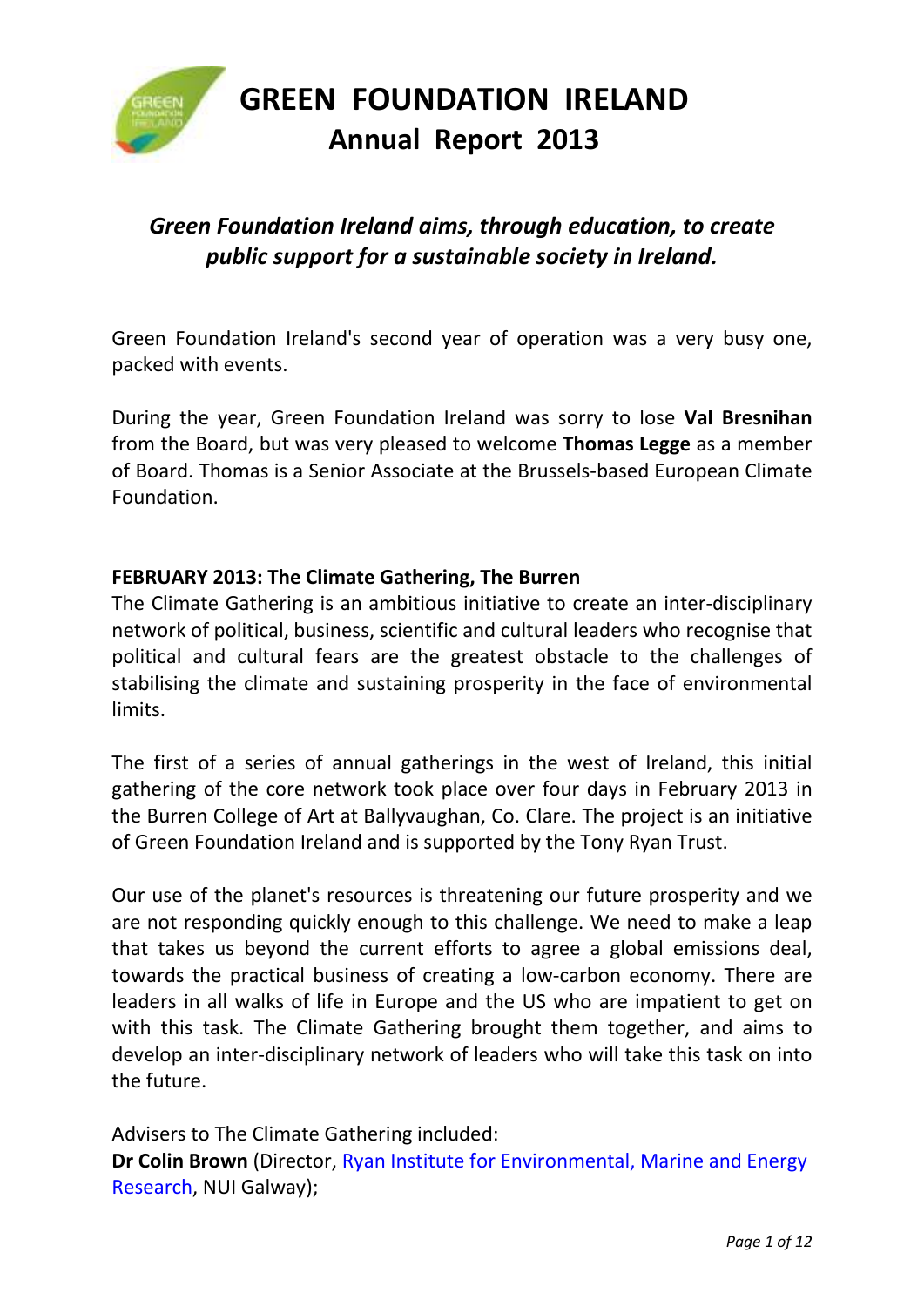**Peter Cassells** (Director, Edward M Kennedy Institute for Conflict Intervention, NUI Maynooth);

**Prof Frank Convery** (Earth Institute, UCD);

**Turlough O'Donnell** (Senior Counsel, former Chair of the Bar Council of Ireland);

**Eamon Ryan** (former Minister for Energy in the Irish Government).

Development of the project has been supported by seed funding from the Tony Ryan Trust.

See The Climate Gathering website at www.climategathering.org

#### **MAY 2013: Heinrich Böll and Ireland**

To commemorate the completion of its first successful year in operation, Green Foundation Ireland hosted an anniversary seminar, *Heinrich Böll and Ireland,* on 2 May 2013 in the Mansion House, Dublin. The seminar explored Heinrich Böll's relationship with Ireland, and we were delighted that René Boll, son of Heinrich, joined us to celebrate our first anniversary. Members of the Heinrich Böll Foundation (the German Green Foundation) were also in attendance.

#### *Heinrich Böll*

German novelist Heinrich Böll (1917-1985), winner of the Nobel Prize for Literature, visited Achill regularly during the 1950s and 60s. His travelogue, *"Irish Journal",* describes in loving detail his journey to Achill and his observations on island life. He satirised both church and state power and pomposities in his work, and was a trenchant critic of the liberal idea of the primacy of the private over the public sphere and that everything can be reduced to an economic relationship.

Tommy Simpson, Finance Director of GFI, introduced the artist **René Böll** who was present to give us his memories of Achill in the 1950s and **Dr. Gisela Holfter,** author of *"Heinrich Böll and Ireland",* who contrasted 1950s Ireland with post-war Germany.

The seminar questioned whether Ireland has overtaken Germany in excess consumption, and considered what a greener lifestyle is. The work of the Heinrich Böll Foundation was outlined by **Ramona Simon** of the Heinrich Böll Foundation, Berlin.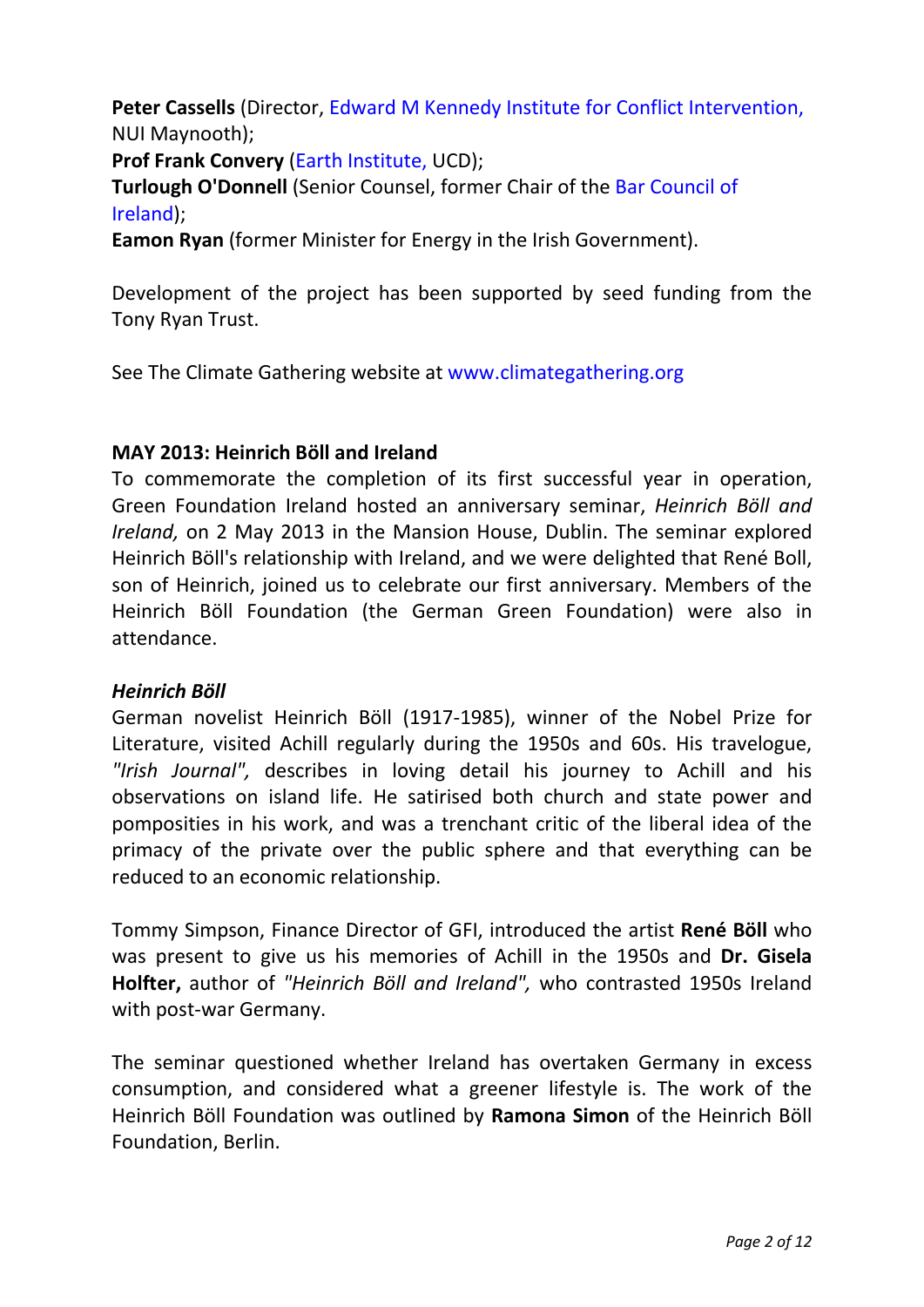#### *The Greeks and the Good Life*

Professor John Dillon, member of the GFI Board, introduced **Dr. Brendan O'Byrne,** Curator of the Plato Centre, TCD, who spoke on why consumerism cannot make us happy and how it requires indebtedness as a norm. He addressed what the classical Greeks would have considered a good and sustainable life, and the audience was invited to respond. He also discussed how we might find an ethical alternative to mass consumerism by considering the roots of western culture in Greek philosophy and how we can live in ways that are personally fulfilling and collectively sustainable.

#### **AUGUST 2013: The Point Festival / Summer School**

Carnsore Point – location of the famous festivals of the late 1970s and early 1980s, which were instrumental in halting the plans of the then Government to build a nuclear power station at that site  $-$  is arguably the birthplace of the Irish environmental movement.

For the 35th anniversary of the first anti-nuclear demonstration in 1979, the Green European Foundation, with the support of Green Foundation Ireland, returned to Carnsore Point in Co. Wexford to host a stimulating weekend of fun, debate, music, film and outdoor activities. The Summer School took place over the weekend of 23-25 August 2013 and its theme for this year was *"Jobs, Democracy and Europe – The Failure of Politics?".* 

The event began with the showing of a video of RTÉ's *"The Late Late Show"* of January 1979 about the original Carnsore Festival, and this was followed by a presentation by **Seán McDonagh** (author of book *"Fukushima – The Death Knell for Nuclear Energy?").* Everyone was then entertained by comedy with **Abie Philbin Bowman,** who presented his new routine *"Terrorist Weather"* and treated the crowd to many new ideas on how to win the Climate Change debate*.* The evening ended with live music from **The Submersibles.**

The theme for Saturday was *"Why employment isn't working?"* and began with a panel discussion on employment and sustainability chaired by **Mar Garcia** (EGP Catalonia) and speakers included **Dirk Holemans** (Co-Ordinator of Oikos, the Belgian Green Foundation), **Jean Lambert** (UK Green MEP) and **Peter Scallan** (Director of Wexford Festival Opera, and Non-Executive Director of Celtic Linen and Rosslare Europort). This was followed by a workshop on Jobs in which **Bill Kelly** (Meitheal Mid-West), Mar Garcia and Dirk Holemans participated.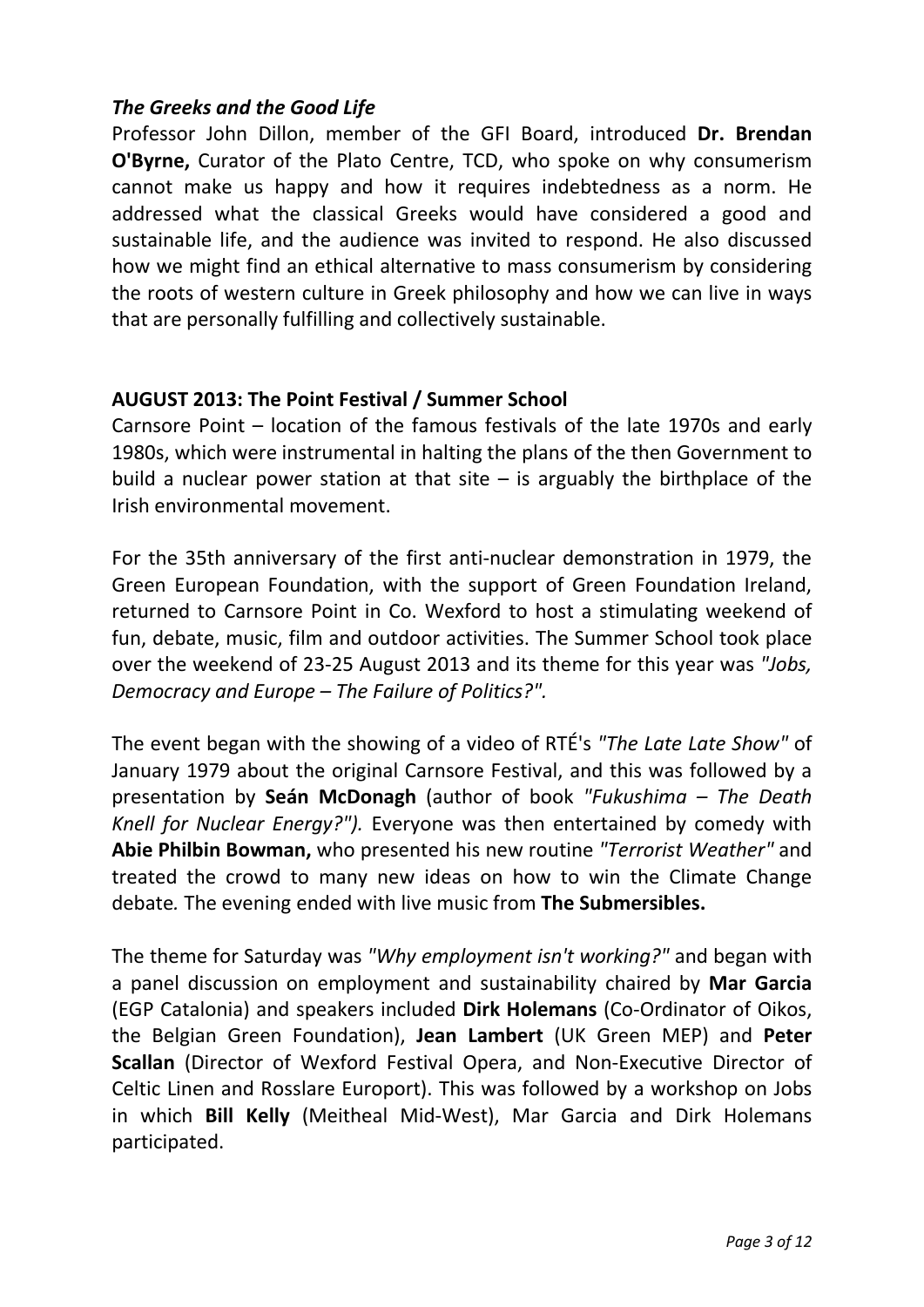In the afternoon there was a Nature Walk around Lady's Island which was led by local naturalist, **Jim Hurley,** who has a special interest in promoting awareness of the need to protect and conserve the natural heritage resource values of the south Wexford coast. Those who remained behind attended a workshop titled *"Renewable Energy for Employment",* which was co-hosted by **Brian Hurley** and **Dan Boyle.** This was followed by a well-attended bilingual workshop (English and Irish) on *"Using Irish Music for Campaigning",* which was facilitated by **Seán Ó Donaile.** He was ably supported by American folk legend **Jim Page** and Irish traditional musician **Úna O'Boyle.**

The Festival Barbecue was held in the marquee with **The Ocelots** providing live music for the guests who had much to discuss after the first full day's activities. Jim Page then opened the evening's entertainment. He included a rendition of his famous anti-nuclear song *"Hiroshima Nagasaki Russian Roulette".* The **Cáca Milis Cabaret** followed with an eclectic mix of entertainment, including poetry, film, dance and much music. Artists included **Eleanor McEvoy**, **Leni Morrison, The Motives** and The Ocelots. An amazing night of entertainment was completed by **Corner Boy** who brought the house down.

A beautifully sunny morning saw Sunday's main session *"New Europe / Old Europe"* open in the marquee. As one of the expected panellists Vinay Gupta was unable to attend through ill health, Dirk Holemans kindly joined the panel of Mar Garcia, **Eamon Ryan** and **Jean Lambert.** Nuala Ahern chaired this session. The panel explored the current social and financial challenges facing Europe, with each speaking about how the situation was affecting their particular country.

This year's Summer School concluded with a guided walking tour, led by **Michael Bermingham,** of the nearby Carnsore Wind Farm. After the tour the delegates headed for home under a bright blue sky with much to ponder and a pep in their step.

#### **OCTOBER 2013: Food – Good to Eat and Good for Ireland?**

This all-day seminar was held at the European Parliament Offices in Dublin and was hosted by Nessa Childers MEP.

In the current challenging economic conditions, food clearly has major potential to provide Ireland with new employment and business opportunities, while also providing produce that enhances the well-being of our citizens and our environment.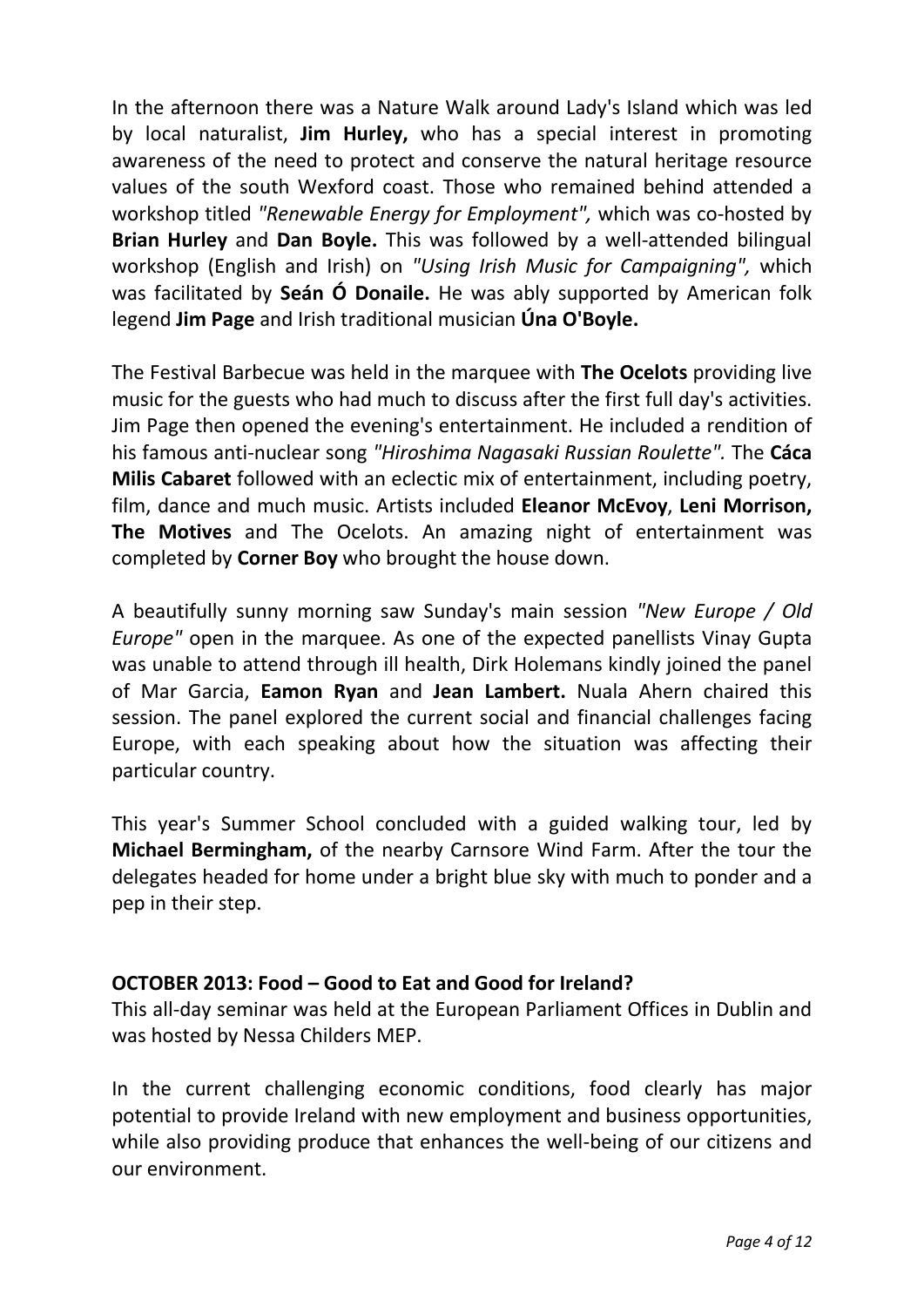This was a cross-party event that provided a forum for a challenging and robust look at the future for food in Ireland. There was an exciting list of speakers from a political, NGO, food industry, media and agriculture background.

**Minister Tom Hayes TD** (Fine Gael and Minister responsible for Food Safety) opened the event and stated that sustainability is important to Ireland. Agribusiness needs to have sustainability targets, hence the launch of 'Origin Green' – a sustainability programme for Ireland's food and drinks industry. Producing more food without negatively contributing to climate change is one of the most important policy considerations. In 2011 the agri-sector was responsible for 32% of emissions for Ireland; however Ireland's grass-based system is one of the most efficient beef production systems. Ireland is uniquely suitable for organic farming thanks to our climate and our green image. Demand for good, quality food is on the rise. Organic food production is viable and totally sustainable, and offers real opportunities for farmers.

#### *Session 1: Trusting the food we eat? Chaired by Ella McSweeney (Broadcaster)*

## **Suzanne Campbell** (Food and Farming Writer)

#### *Food safety*

Ireland's reputation for food is still good, Ireland secured new markets for beef post the horse meat scandal. The scandal was a case of food fraud – food fraud is not new and is always going to be with us. The report into horse meat did not show DEFRA and the UK FSA in a good light. The UK agencies failed to act.

Food safety and nutrition are intertwined. The family farm is important in traceability but farmers are burdened by external factors (e.g. regulation, subject to national reputation). Subsidies have an important role to play in supporting farmers to make farming viable; however targeted subsidies can preference certain crops, thus bringing homogeneity to food products and causing major health issues (e.g. US subsidy of corn production has led to the excessive use of corn derivatives and contributes to poor health, especially the use of High Fructose Corn Syrup in processed foods).

## **Éamon Ó CuÍv TD** (Fianna Fáil)

## *Market impacts of maintaining high food standards*

The food sector is vulnerable to food scares and health issues. Food scares negatively affect markets; therefore, we must be extremely vigilant in dealing with threats and perceived threats. Image and reputation is what people buy and food based on image and reality must match.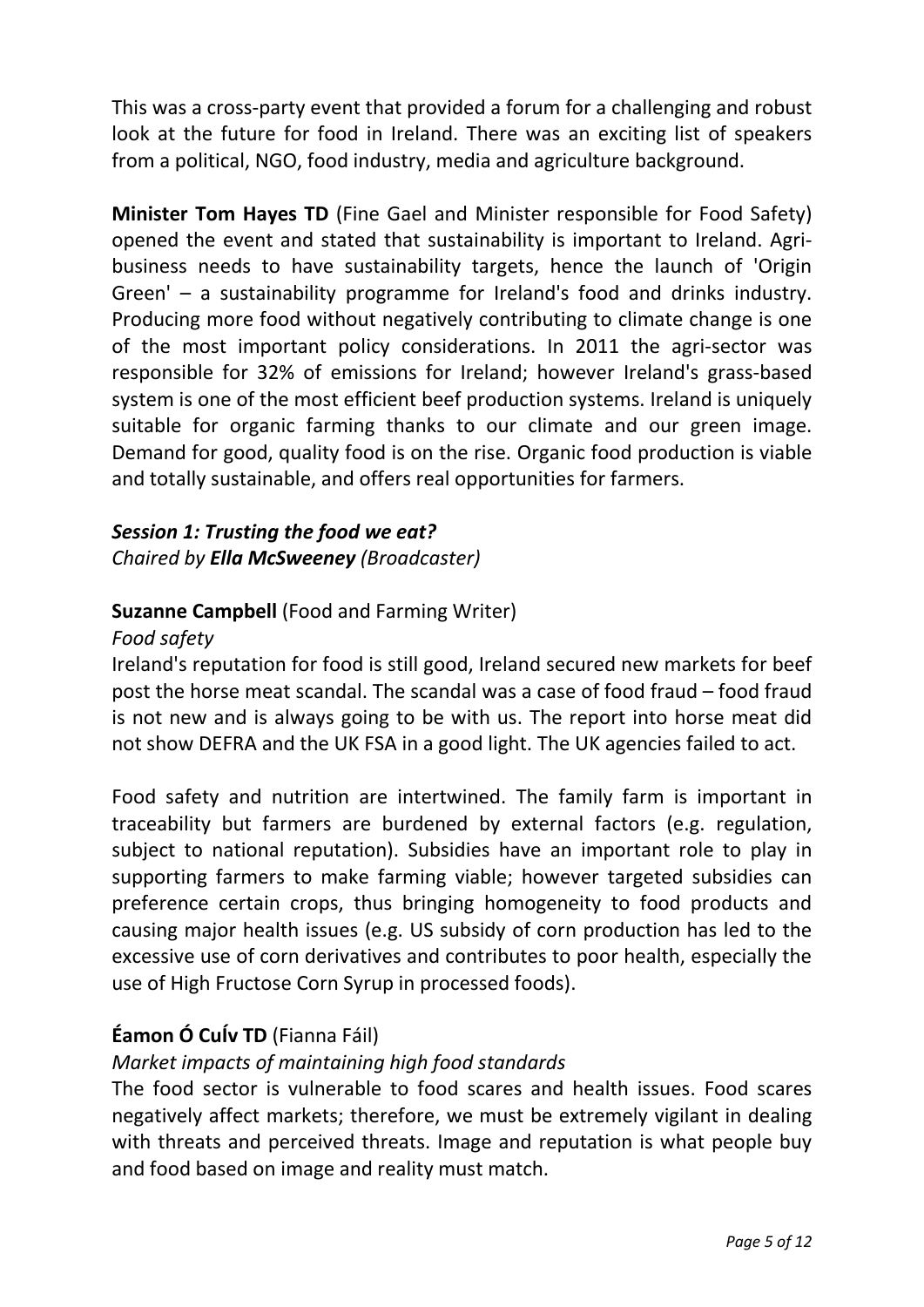Organic production is important and should be promoted. We also need a certification for non-intensive production – somewhere between industrial and organic production. We need to retain small and medium size farmers to retain structures and protect rural development. The motto should not be cheap food, the motto should be food good to eat, at a fair price and a fair return to the primary producer.

#### **Seamus Sheridan** (The Green Party)

#### *Food safety and culture*

Is our obsession with food safety detrimental to our food culture? Will we be left with processed, technically safe food? Food safety should not be an isolated issue and should be seen in the wider realm of the environment, food security, etc. For example, the antibiotic footprint of food production in water, soils, other animals, etc. is often ignored. Just because food is safe it doesn't mean that it is right. Large agri-food corporations are given massive governmental supports even though they commodify food and bring more processed food to the market.

#### **Professor Alan Reilly** (Chief Executive, Food Safety Authority of Ireland)

The FSAI was set up to protect the health and interests of Irish consumers and consumers of Irish foods. The FSAI is a food law enforcement agency, is science-based, provides advice to ministers, is independent of the agri-food sector, and is concerned with public trust of food.

We need to have regulation right across the food chain. One weak link can destroy the chain. Ultimately food safety is the responsibility of the industry. We have about 50,000 food premises in Ireland. These are monitored through risk-based food inspection. Premises each have a risk profile which contributes to the degree of inspection it is subjected to. Inspection can give you a degree of confidence in the food risk management system depending on what you find.

# *Session 2: What will consumers want from food in 2020?*

#### *Chaired by Trevor Sargent (Writer and Grower)*

The sustainability of consolidating production to a few producers and supporting the people that put the other people out of business was questioned.

#### **Senator Kathryn Reilly** (Sinn Féin)

There is great potential for developing the indigenous food sector. Around 200 farmers in Ireland receive in excess of €100,000 in farm payments and more than 2,000 farmers receive over €50,000. We need to protect small farmers to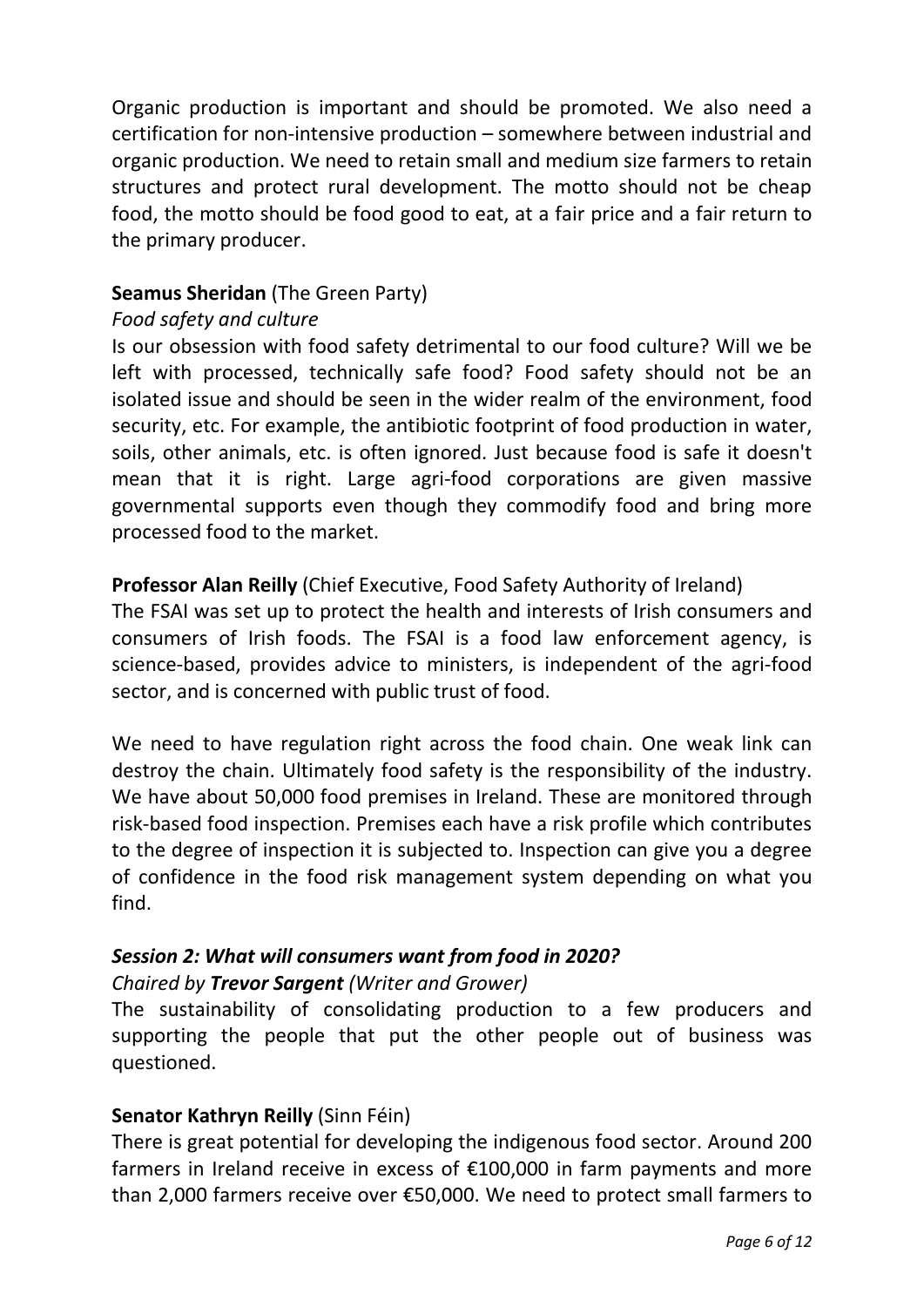ensure food security and not just support large farmers. Localised food production can ensure food security.

#### **Eddie Downey** (Deputy President, Irish Farmers' Association)

Agriculture is now at the top of the political agenda. Agriculture drives the economy. We can continue to increase food exports. We already produce enough beef to feed 30 million Europeans each year.

Farmers keep farms in trust for future generations. Inspection processes should work alongside farmers. Agriculture in Ireland has reached its limits in emissions reduction. Emissions have been reduced by 10% over recent years but there is only about 3-4% further reductions possible. Criticism of the Irish model (of high meat and dairy production) could damage the model.

#### **Michael Kelly** (Grow it Yourself)

GIY has approximately 50,000 members and consists of around 800 individual food projects and groups. GIY built on the concept of 'Food Empathy' – a deeper understanding of food, where it comes from, how it is produced, and the time and effort required.

'Food empathy' opposed to 'food apathy' – where people don't know or care where food comes from.

GIY is open to everyone, from the person with one pot on the windowsill to the person growing 20 acres. It is about giving food growing a try, and learning and discovering about where food comes from and the cycle of food. GIY educates people about food seasonality. People can also grow a greater diversity and variety of food at home and grow produce that are not available in supermarkets.

**Gill Westbrook** (General Manager, Irish Organic Farmers and Growers Association)

Organic is often referred to as elitist but this is not the case. Sustainability is an overused term and has different interpretations.

To generate 1 tonne of artificial fertiliser uses 108 cubic metres of fresh water, 1 tonne of oil or gas, and emits 7 tonnes of  $CO<sub>2</sub>$ . Organic production uses 26% less energy.

Land based production is also responsible for rising sea temperatures. We need to look beyond our production methods and consider the entire food chain to include transport for exporting, etc.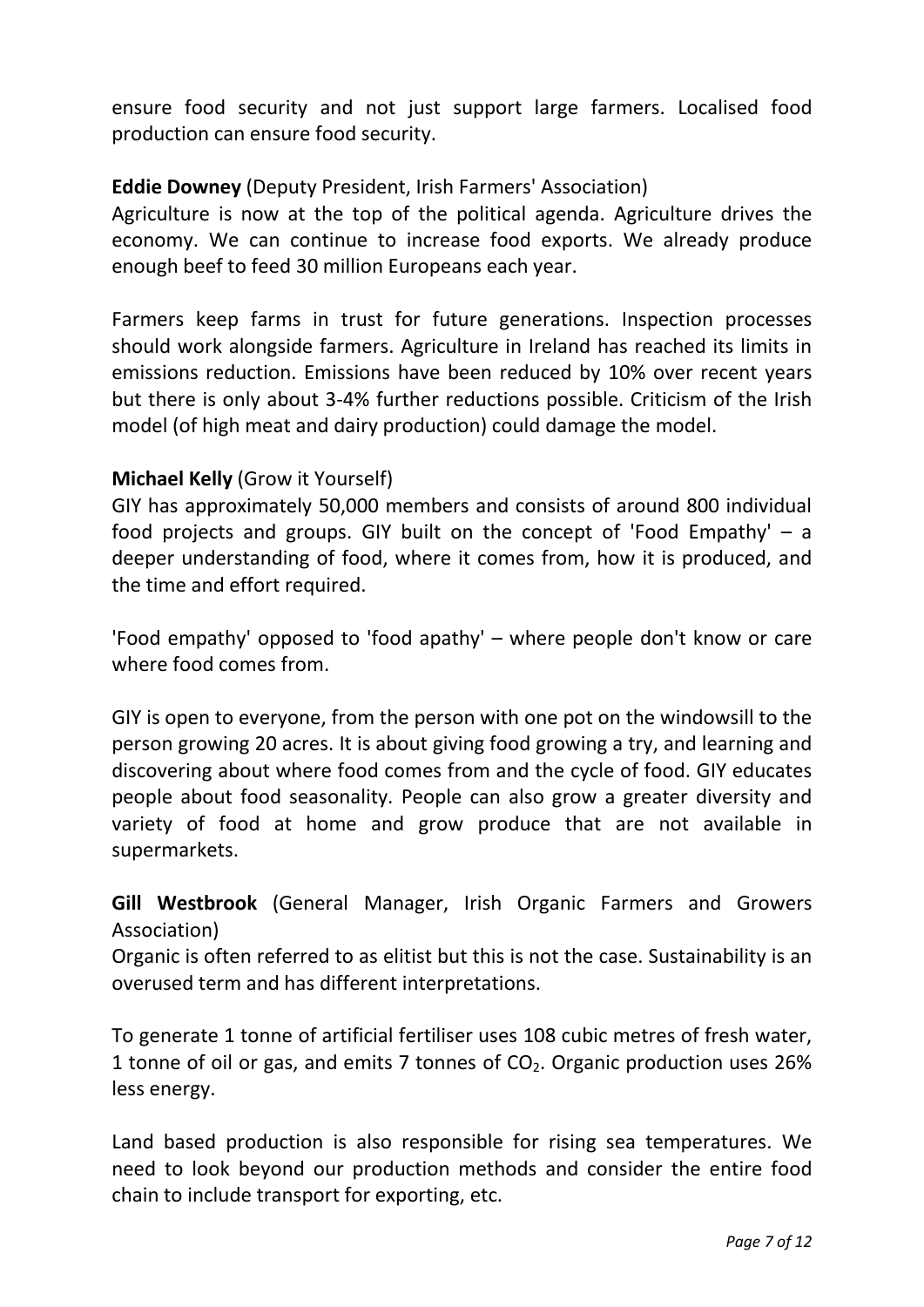#### *Session 3: What people want from food in 2020? Chaired by Nuala Ahern (Chair, Green Foundation Ireland)*

#### **Nessa Childers MEP**

#### *Food poverty*

People most at risk from food poverty are households with low income, households with more than three children, lone parents, households with disabled parents. People living in food poverty are often obese as they eat a lot of low-nutrition energy-dense food. We should raise taxes on sugary foods.

**Dylan McGrath** (MasterChef Ireland and Fade Street Social)

#### *Sourcing food*

Use suppliers you can trust. Ireland produces some of the best food in the world. By using Irish suppliers you reinvest back into the country. Customers are looking for nutritious healthy food. Maintaining high standards of food is important for tourism.

#### **Grace Binchy** (Bord Bia "Insight and innovation")

#### *Consumer perspective*

Factors that influence consumer trends:

- *Food and environment (economic):* Simplicity; local emphasis; resourcefulness; convenience.
- *Food and technology:* Connections; transparency; resourcefulness; convenience.

New technologies make decisions for you about what you should eat, what to wear, etc.

#### **Pat Lalor** (Kilbeggan Organic Foods)

75% of Irish farmers are in the dairy or livestock sector. The average farm subsidy is €19,000. Average drystock farm income at end of year including subsidies is €16,000, thus farmers are losing money. Young people do not want to go into farming thereby contributing to the urbanisation of society. Food production can generate financial and job satisfaction. Current farm incomes are unsustainable for future generations. Farmers need to become more innovative. The supports and goodwill towards farmers are already there.

#### **NOVEMBER 2013: Corporate taxation – ensuring a system fair for all**

This morning seminar was held at the European Parliament Offices in Dublin on 13 November 2013 and was hosted by Gay Mitchell MEP. The chair for the event was **John Bowman.**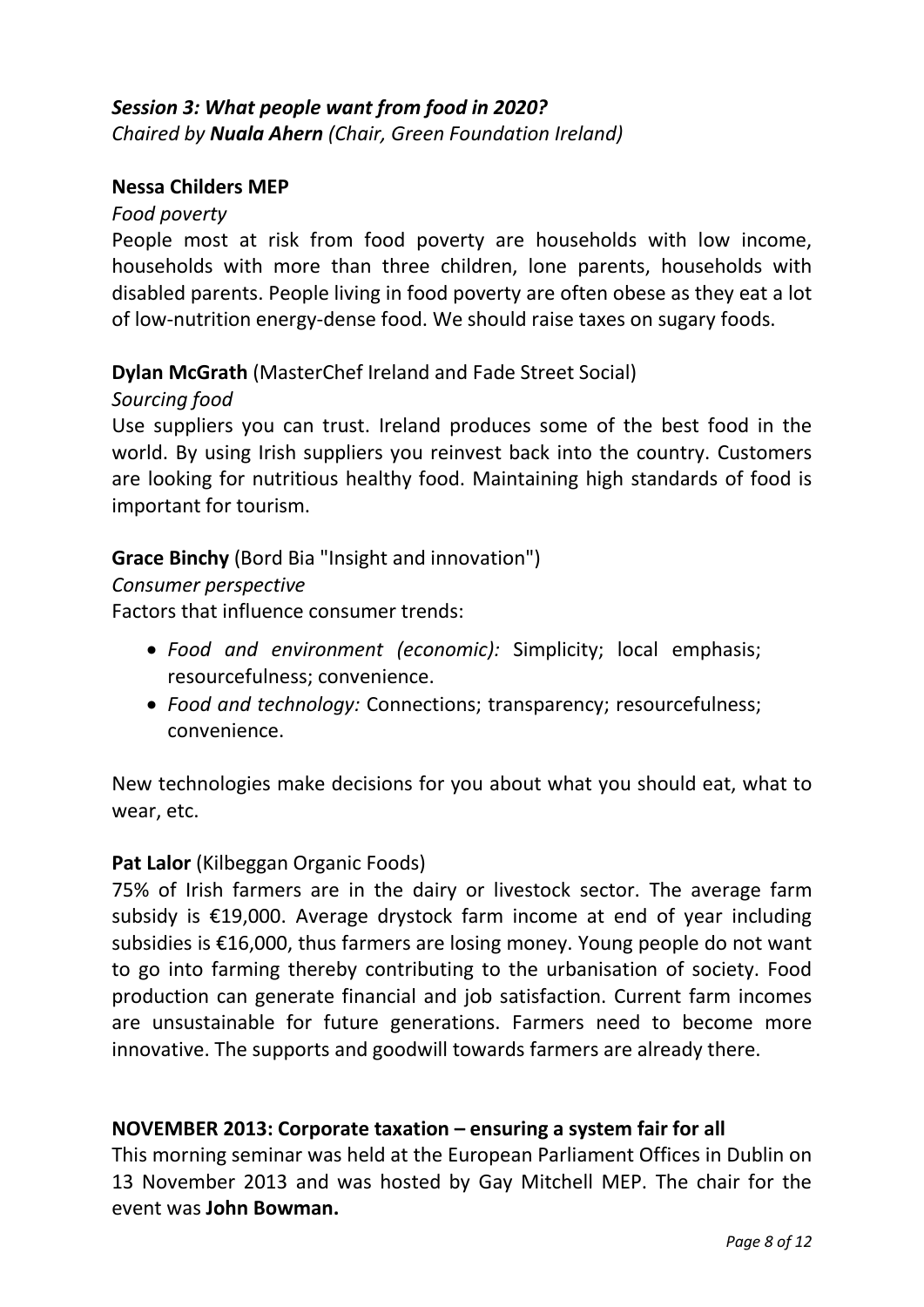The debate over tax loopholes and what level of taxes corporations really pay continues to heat up. While austerity demands cuts to services, is it acceptable that companies exploit tax laws to minimise their contribution? And what steps can be taken at national and European level to ensure a fair tax system, and how can political agreement be reached to take action?

**Nuala Ahern** (Chair of Green Foundation Ireland) opened the seminar by welcoming attendees. She noted that corporate taxation was a crucial debate throughout the EU and that the aim of the seminar was to point a direction towards a fair and workable solution in a non-confrontational manner.

### *Creating a fair system – what can be done?*

**Sheila Killian** (Senior Lecturer in Accounting and Finance, Kemmy School of Business, University of Limerick) stated that by whatever metric you use the corporate share of taxation is falling in the OECD countries: headline rates of tax for companies are falling, as is corporate tax revenue as a percentage of GDP and revenue as a percentage of total tax taken. Another element of fairness or unfairness is the comparative advantage multinational corporations (MNCs) have over domestically-centred businesses in arranging their tax affairs through transfer pricing and selling between subsidiaries. MNCs can take advantage of scale and geographical spread to implement tax strategies that are not available to companies operating primarily in one country.

**Rodrigo Fernandez** (Researcher with the SOMO Institute in the Netherlands) referred to three related elements of the debate about the financial practices of MNCs:

- Competition in corporate tax rates and consequent base erosion.
- Loopholes and tax havens.
- "Shadow banking".

He suggested that shadow banking, a term coined in 2007, was a neglected element of the debate although it has been discussed at the US Federal Reserve, the G20 and others. It refers to methods by which financial institutions fund themselves outside of the regulated financial markets. In Europe the main countries associated with the practice are The Netherlands, Luxembourg and Ireland.

He commented that a lot of what we know about shadow banking practices comes from analysis following the collapse of Lehman Brothers in 2008 – it was only after its bankruptcy that its practices became public knowledge.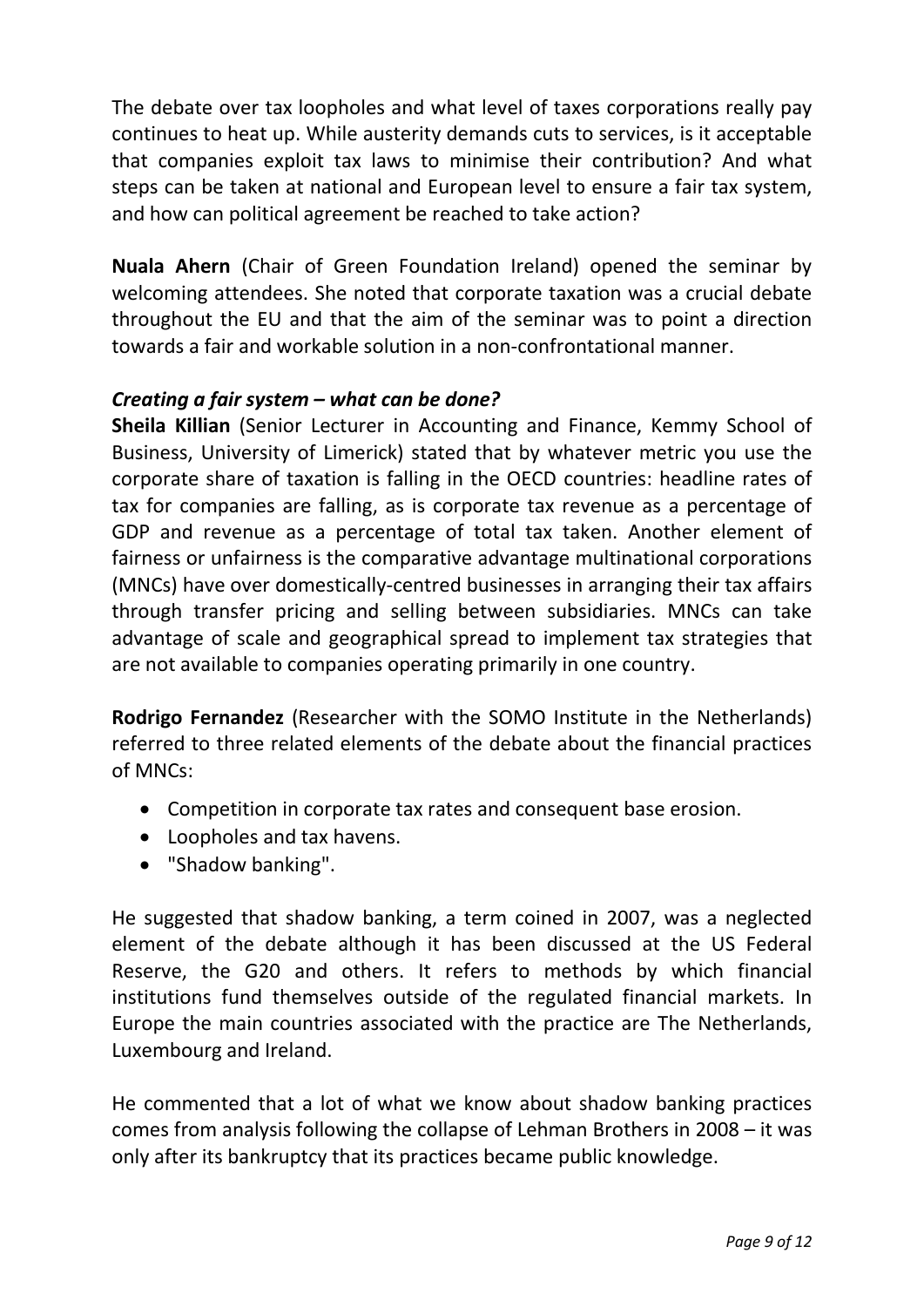**Jim Stewart** (Associate Professor in Finance, Trinity College Dublin) addressed the question "is Ireland a tax haven?". Financial outlets such as Forbes and the Wall Street Journal routinely describe Ireland as such. Ireland certainly has many of the essential features of a tax haven and much debate has focussed on Ireland's low rate of corporate tax, but the issue is not the tax rate but the tax regime.

The official response is effectively one of denial, ignoring the fact that our corporate tax regime, as distinct from our corporate tax rate, is considered harmful by other countries. The rate itself is largely irrelevant, in that the real issue is transfer of profits to stateless entities or entities resident in no-tax jurisdictions. Ireland operates a tax-based industrial policy which is not sustainable and is effectively a two-tier corporate tax system: small firms and companies that are immobile are subject to a rule-based tax structure, while MNCs and "new economy" firms operate in a negotiated tax environment.

John Bowman then called on **Sorley McCaughey** of Christian Aid to make a response. He emphasised the impact of unfair tax policies on the global south, referring to a 2010 Christian Aid report estimating that US\$160 billion annually is lost to the poorest countries in the world through tax avoidance. He noted that this loss prolongs the reliance of such countries on international aid, raising the question of aid efficiency.

In the **questions and answers session** there was criticism of the "unhealthy consensus" on corporation tax in the Irish political system. The first two speakers pointed out that it was important for Foreign Direct Investment purposes that opposition parties as well as government parties supported the 12.5% rate, as this gave a high degree of certainty to potential investors.

**DECEMBER 2013: Creating a People's Europe – Integration or Disintegration?**  This evening seminar was held in the Mansion House, Dublin on 6 December 2013 with the support of the Communicating Europe Initiative at the Department of the Taoiseach.

Recognising that the European Union faces its greatest challenges since its foundation, the seminar explored the causes of the current crisis and the necessary steps to create a new Europe to meet these challenges. If increased integration is necessary to solve the Eurozone crisis how can this be legitimised? Is there a danger that increased centralism, which may be necessary in some instances, may in fact alienate citizens even further from the EU?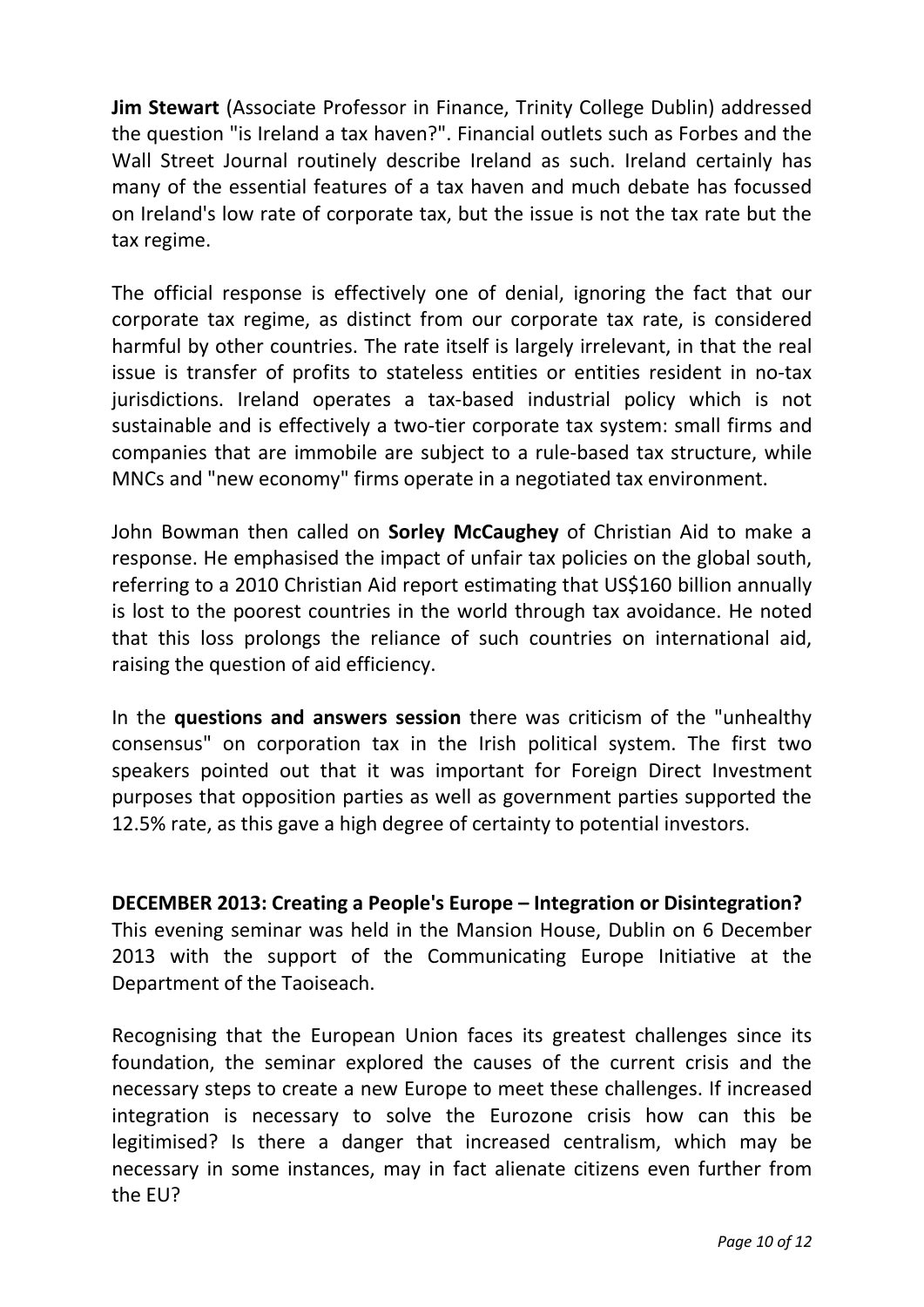There is a necessity for a social dimension to the discussions on Eurozone Integration. Further integration of the Eurozone is deemed necessary to its proper functioning as a currency area by many influential economic commentators, and Banking Union is already well advanced. However the economic debate fails to include a proper social dimension. The EU Commissioner for Employment, Social Affairs and Inclusion, László Andor, has urged that the discussions on Eurozone integration should include solving high unemployment.

See his Policy Brief *"Developing the social dimension of a deep and genuine Economic and Monetary Union",* dated 13 September 2013, **here.**

The seminar addressed both of these issues with a discussion on what kind of social and ecological Europe is possible and desirable to urgently address these concerns. The seminar served to deepen public discourse and understanding of the current problems that beset the EU and achieved a public conversation and debate on the EU.

The speakers were **Emer Costello MEP** (Member of the European Parliament Committee on Social Affairs), **Dermot Scott** (Former Head of the European Parliament Office in London and a former official of the Institute of Public Administration) and **Alex Warleigh-Lack** (Professor of EU Politics at the School of Politics, Surrey University, UK).

They were asked to speak on the following questions:

*Is integration of the Eurozone proceeding without the inclusion of a proper social dimension?* 

*Is the Eurosceptic debate increasing in intensity in the member states where unemployment is unacceptably high?* 

The seminar hoped to address both of these issues and to debate what kind of social and ecological Europe is possible and desirable to meet such concerns.

#### *Irish Film Première*

The debate was preceded by the first screening in Ireland of *"Creating a People's Europe".* This film, produced by Bandit Films, is a project of the Green European Foundation for the Greens/EFA Group in the European Parliament. It was supported with funding from the Heinrich Böll Foundation and with the financial support of the European Parliament.